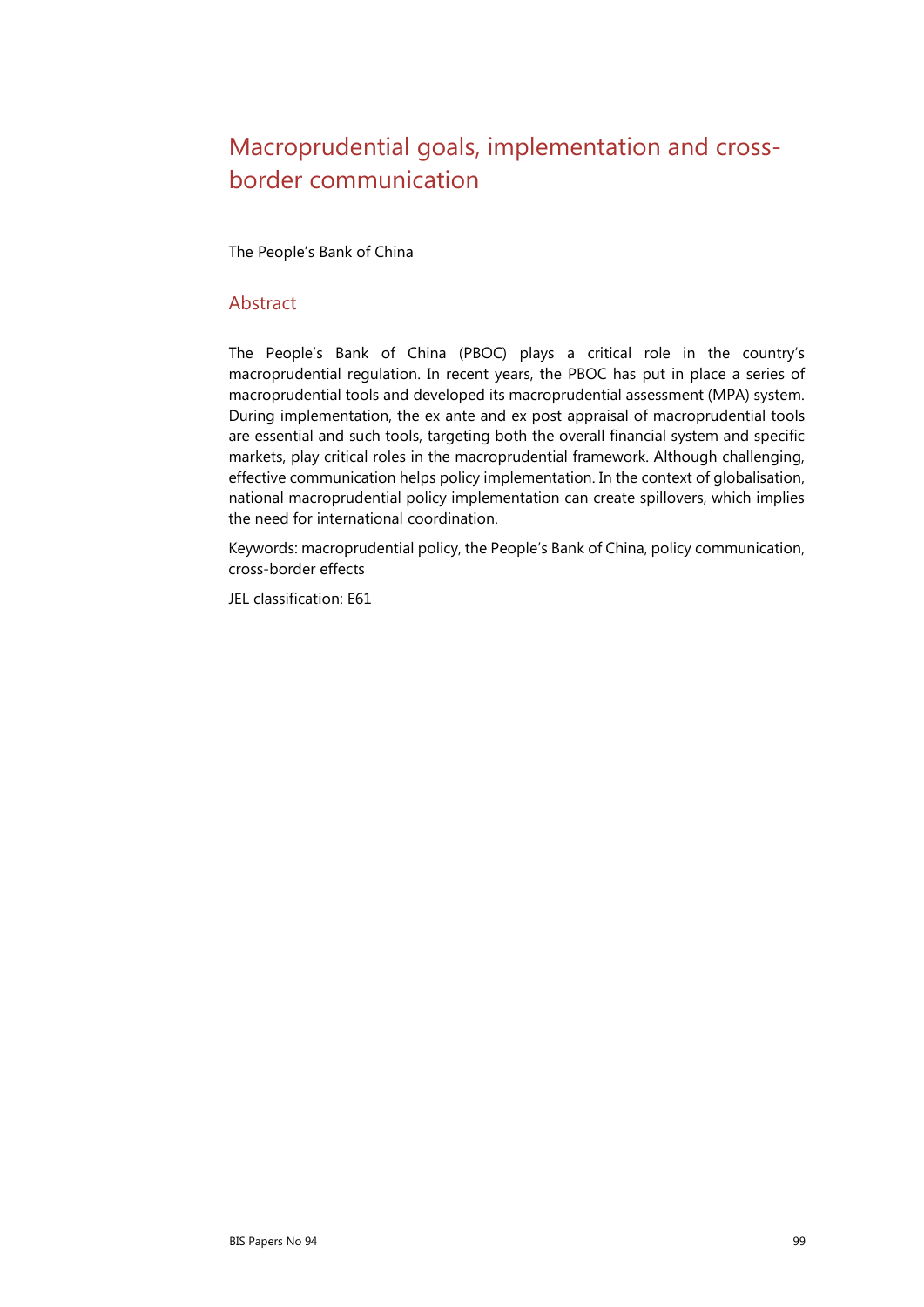#### I. Macroprudential goals and frameworks

Macroprudential policy aims to counter and relieve systemic financial risks in an overall and countercyclical context. To be specific, the three concrete goals include improving the ability of financial system to deal with shocks through the timely establishment and release of buffers; reducing the procyclical response between asset prices and credit to curb excessive growth in leverage, debt and unstable financing and to prevent the accumulation of systemic risks; and limiting the structural vulnerability arising from financial system interrelationships with a view to preventing important financial institutions from becoming "too big to fail".

Central banks all play critical roles here, even though macroprudential frameworks vary between countries. Currently, China's joint conference on financial regulation and coordination is led by the PBOC and includes as participants the China Banking Regulatory Commission (CBRC), the China Securities Regulatory Commission (CSRC), the China Insurance Regulatory Commission (CIRC) and the State Administration of Foreign Exchange (SAFE). The conference is the main channel for financial research that strengthens the coordination of financial regulation policy, instruments and implementation across markets to help improve financial stability and ease systemic financial risks.

The PBOC has been exploring the innovation of macroprudential tools for some time. Since the crisis broke, the PBOC has studied the example of the advanced economies, and it started to strengthen its macroprudential measures in 2009. In 2011, the PBOC introduced dynamic provisioning and started to link commercial banks' credit supply with their capital, systemic importance, and the stage of macroeconomic cycle. As the economy develops, the PBOC continues to improve its dynamic provisioning system and, in 2015, upgraded it into a more general macroprudential assessment system (MPA), including indicators for capital and leverage, asset and debt, liquidity, pricing, asset quality, risk of cross-border financing and the implementation of credit policy. Since 2015, the PBOC has strengthened its macroprudential management of cross-border capital flows, introducing measures such as provisions for the forward sale of foreign exchange, increased commission charges for speculative yuan trades, and the imposition of deposit reserves for offshore RMB deposited onshore. In May 2016, PBOC extended the scope of macroprudential management for cross-border financing to all financial institutions and companies across the country. The PBOC has also instituted loan-to-value (LTV) ratios on residential property lending.

On the one hand, macroprudential policy interacts closely with monetary policy, microprudential policy and fiscal policy, and is coordinated with them. On the other hand, these policies focus on different areas. Both macroprudential policy and monetary policy are based on macro and countercyclical adjustments. However, the former focuses on the stability of financial system, for example, by curbing leverage in the financial system, or in a specific segment, while the latter mainly emphasises the overall economy, aiming at stabilising prices and stimulating economic growth. As macroprudential policy complements monetary policy and affects its transmission, these policies should be coordinated.

Macroeconomic policy is closely connected with microeconomic policy in its tools and target, which is to prevent risks, but policy features obviously differ. As a result, information-sharing is necessary in the process of policy implementation. Microprudential policy aims to regulate a single institution with a view to ensuring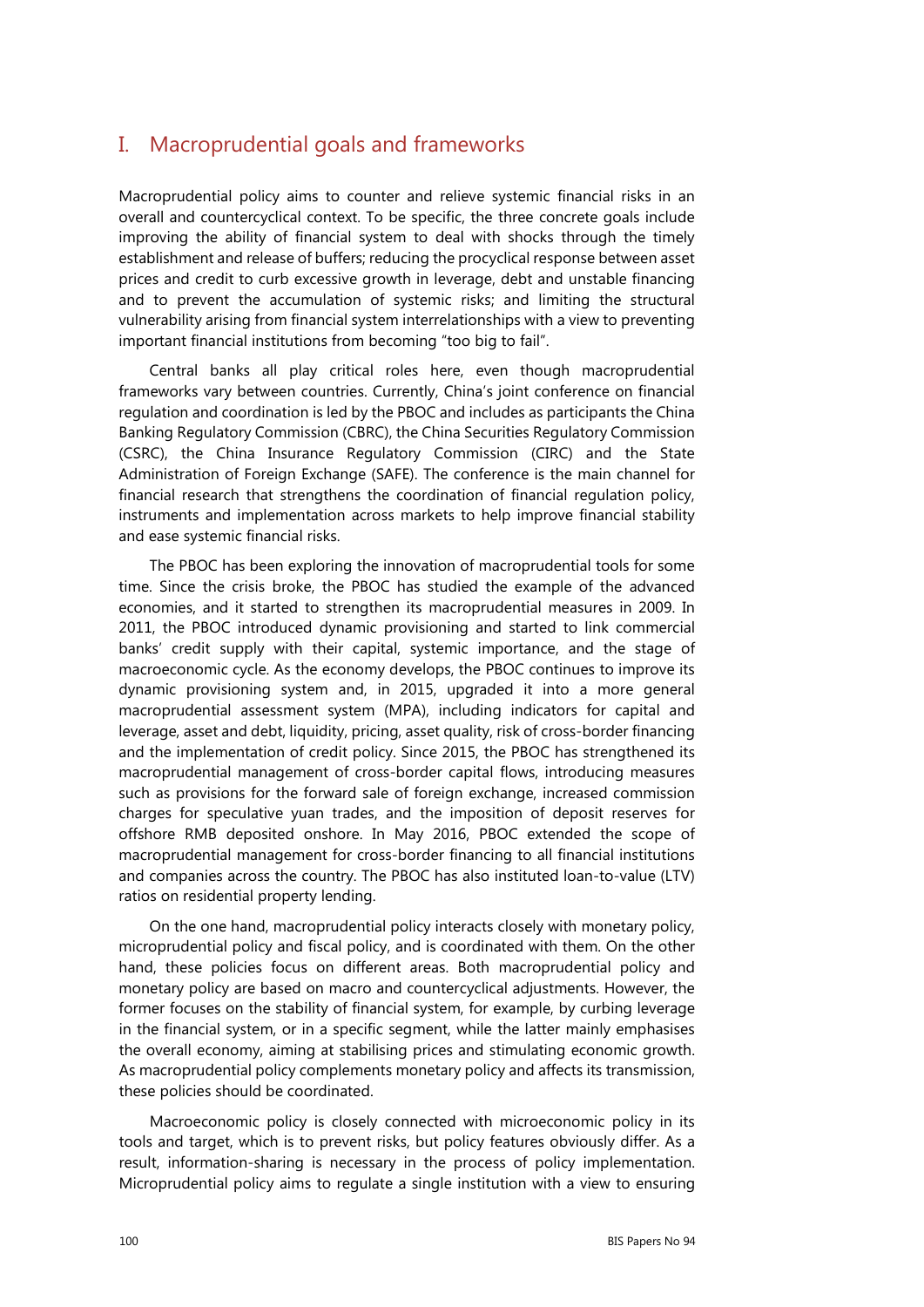stability, compliance and transparency, while macroprudential policy usually opts for countercyclical measures based on the analysis of macroeconomic situation by smoothing the procyclical fluctuations of financial system and preventing risk contagion across markets.

## II. Implementation of macroprudential frameworks: Strategy, actions and tactics

According to the IMF and BIS, the process of implementing countercyclical macroprudential measures consists of six steps: research on macroeconomics and financial cycles; dynamic appraisal of systemic financial risks; countercyclical adjustment and intervention by choosing and implementing the appropriate macroprudential tools, as well as appraisal and calibration of policy tools; valid communication with public and markets; dynamic supervision of market indicator bias; and improvement of data quality and completeness.

The ex ante and ex post appraisal of macroprudential tools is important in macroprudential frameworks. The ex ante appraisal, carried out before the implementation of tools, aims to choose the appropriate tools and timing, while the ex post appraisal, carried out after implementation, aims at assessing the tools' effectiveness. The two phases target, respectively, macroeconomic and microeconomic variables. Structural macroeconomic models, simplified macroeconomic models and indicators analysis are commonly used to assess macroeconomic variables, but the choice of economic variables and the question of how best to quantify default risk are still debated. By contrast, microeconomic variables are based on individual financial institutions, using stress tests, panel data models and network models.

Macroprudential tools play an important role in preventing the accumulation of financial risks and strengthening the financial system's resilience. Some tools set overall countercyclical requirements, for instance, to counter systemic risks arising from the excessive expansion or contraction of credit in the banking system. Introduced for this purpose in the Basel III Accord, the countercyclical capital buffer has already been activated in some jurisdictions. China's authorities are also reviewing the related regulation. Other tools target specific markets, for example, in addressing the excessive expansion or contraction of housing credit. Some jurisdictions have used LTV and debt-to-income (DTI) ratios to dampen the mutually reinforcing dynamics of housing credit and prices, thus improving the stability of the housing market. According to an IMF study of 46 jurisdictions in 2013, LTV and DTI ratios have been applied in a respective 24 and 14 jurisdictions. Practical experience shows that these tools can successfully curb the procyclical risk build-up in housing markets, but it is still worth mentioning that market participants may evade regulation in specific areas by means of financial innovation. Central banks should therefore take the overall financial system into consideration when establishing macroprudential frameworks.